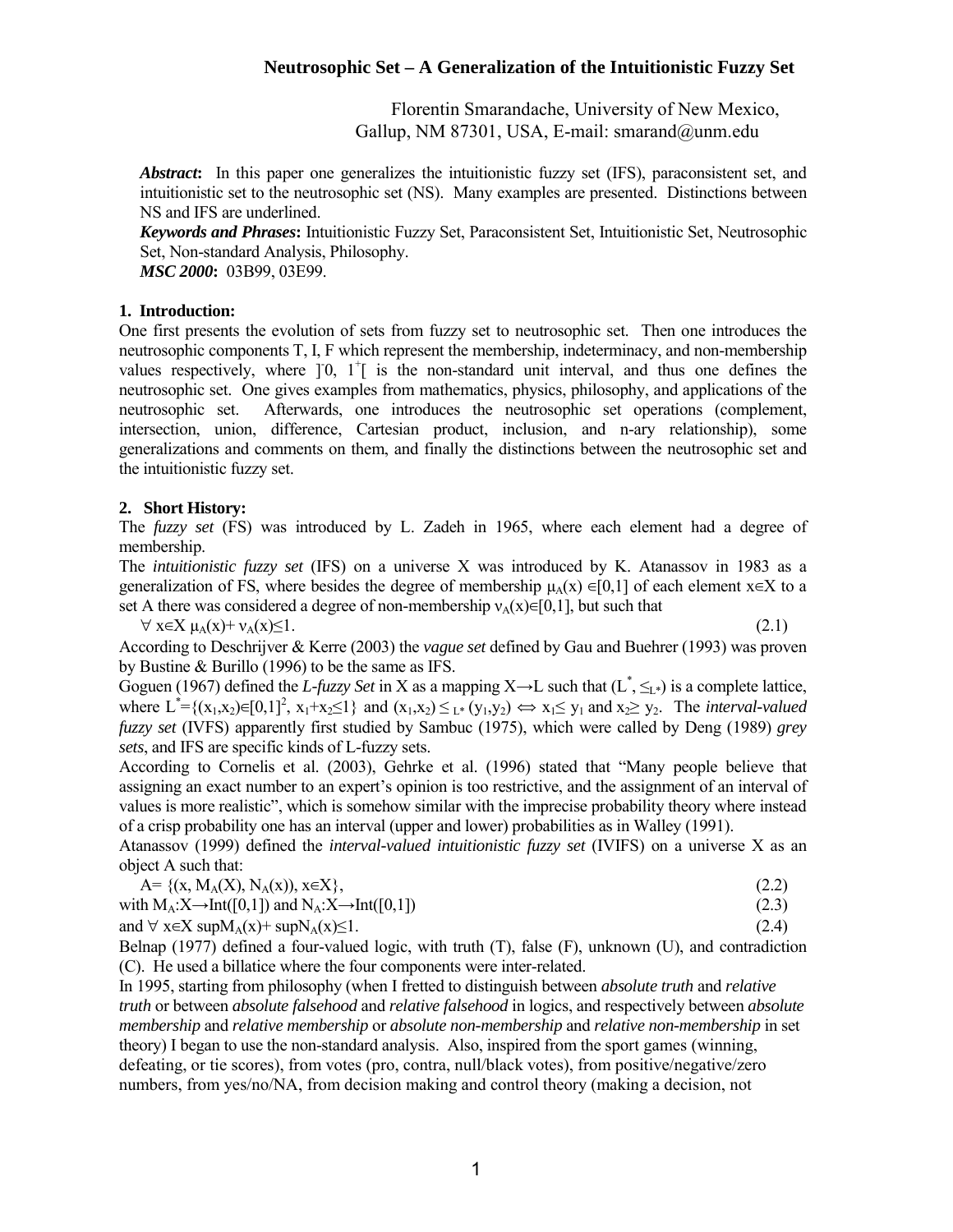making, or hesitating), from accepted/rejected/pending, etc. and guided by the fact that the law of excluded middle did not work any longer in the modern logics, I combined the non-standard analysis with a tri-component logic/set/probability theory and with philosophy (I was excited by paradoxism in science and arts and letters, as well as by paraconsistency and incompleteness in knowledge). How to deal with all of them at once, is it possible to unity them?

I proposed the term "neutrosophic" because "neutrosophic" etymologically comes from "neutrosophy" [French *neutre* < Latin *neuter*, neutral, and Greek *sophia*, skill/wisdom] which means knowledge of neutral thought, and this third/neutral represents the main distinction between "fuzzy" and "intuitionistic fuzzy" logic/set, i.e. the *included middle* component (Lupasco-Nicolescu's logic in philosophy), i.e. the neutral/indeterminate/unknown part (besides the "truth"/"membership" and "falsehood"/"non-membership" components that both appear in fuzzy logic/set). See the Proceedings of the First International Conference on Neutrosophic Logic, The University of New Mexico, Gallup Campus, 1-3 December 2001,

at http://www.gallup.unm.edu/~smarandache/FirstNeutConf.htm.

# **3. Definition of Neutrosophic Set:**

Let T, I, F be real standard or non-standard subsets of  $]0, 1^{\dagger}$ ,

- with sup  $T = t$  sup, inf  $T = t$  inf,
	- sup  $I = i$  sup, inf  $I = i$  inf,

 $\sup F = f \sup, \inf F = f \inf,$ and n sup = t\_ sup+i\_ sup+f\_ sup,

- n  $inf = t$  inf+i inf+f inf.
- T, I, F are called *neutrosophic components*.

Let U be a universe of discourse, and M a set included in U. An element x from U is noted with respect to the set M as  $x(T, I, F)$  and belongs to M in the following way:

it is t% true in the set,  $i\%$  indeterminate (unknown if it is) in the set, and t% false, where t varies in T, i varies in I, f varies in F.

# **4. General Examples:**

Let A, B, and C be three neutrosophic sets.

One can say, by language abuse, that any element neutrosophically belongs to any set, due to the percentages of truth/indeterminacy/falsity involved, which varies between 0 and 1 or even less than 0 or greater than 1.

Thus:  $x(0.5,0.2,0.3)$  belongs to A (which means, with a probability of 50% x is in A, with a probability of 30% x is not in A, and the rest is undecidable); or  $v(0,0,1)$  belongs to A (which normally means y is not for sure in A); or z(0,1,0) belongs to A (which means one does know absolutely nothing about z's affiliation with A); here  $0.5+0.2+0.3=1$ ; thus A is a NS and an IFS too. More general, y( $(0.20-0.30)$ ,  $(0.40-0.45)\cup[0.50-0.51]$ ,  $\{0.20, 0.24, 0.28\}$ ) belongs to the set B, which means:

- with a probability in between 20-30% y is in B (one cannot find an exact approximation because of various sources used);

- with a probability of 20% or 24% or 28% y is not in B;

- the indeterminacy related to the appurtenance of y to B is in between 40-45% or between 50-51% (limits included);

The subsets representing the appurtenance, indeterminacy, and falsity may overlap, and n sup  $=$ 0.30+0.51+0.28 > 1 in this case; then B is a NS but is not an IFS; we can call it *paraconsistent set* (from *paraconsistent logic*, which deals with paraconsistent information).

Or, another example, say the element  $z(0.1, 0.3, 0.4)$  belongs to the set C, and here  $0.1+0.3+0.4<1$ ; then B is a NS but is not an IFS; we can call it *intuitionistic set* (from *intuitionistic logic*, which deals with incomplete information).

Remarkably, in the same NS one can have elements which have paraconsistent information (sum of components  $>1$ ), others incomplete information (sum of components  $< 1$ ), others consistent information (in the case when the sum of components  $= 1$ ), and others interval-valued components (with no restriction on their superior or inferior sums).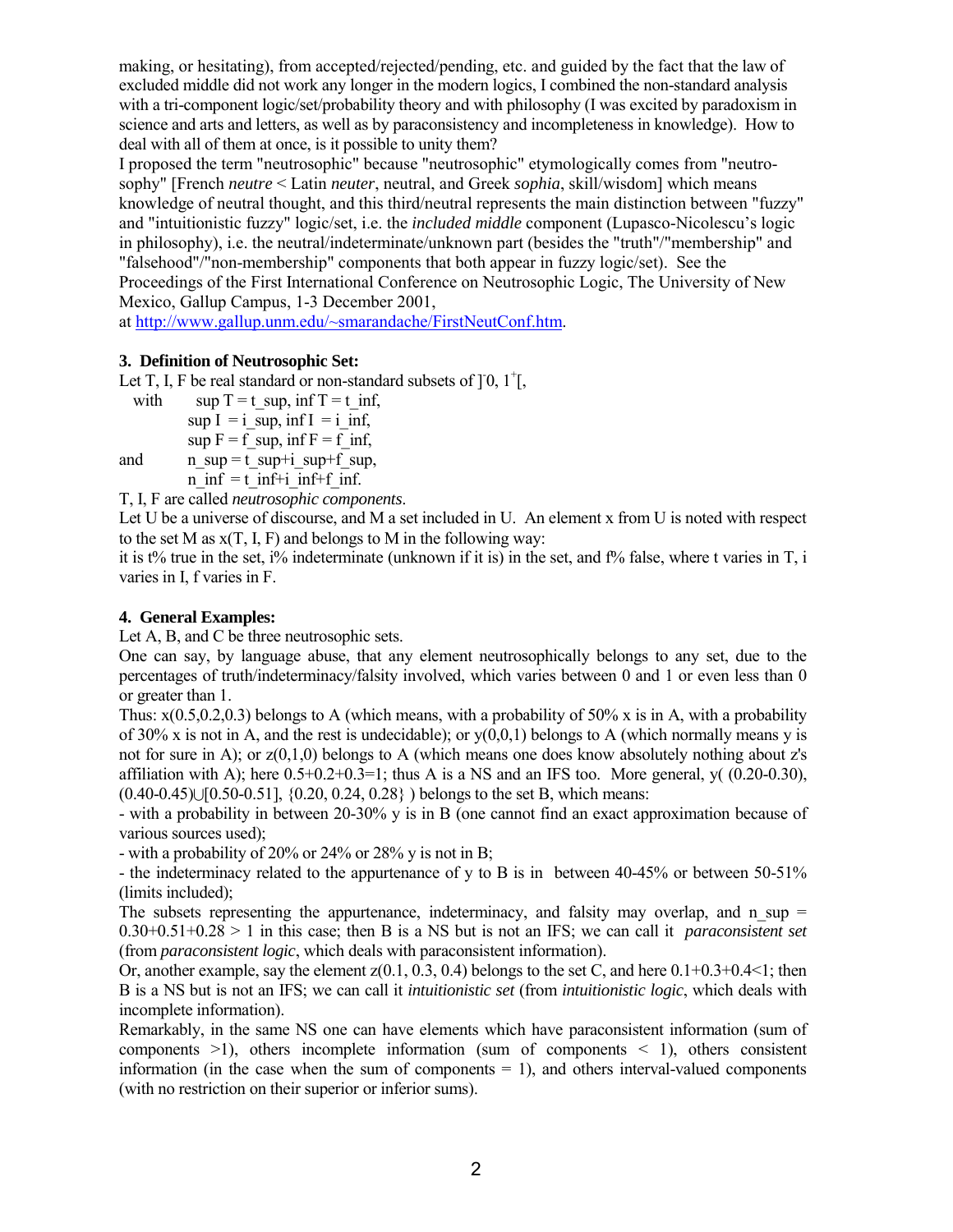### **5. Physics Examples:**

a) For example the Schrödinger's Cat Theory says that the quantum state of a photon can basically be in more than one place in the same time, which translated to the neutrosophic set means that an element (quantum state) belongs and does not belong to a set (one place) in the same time; or an element (quantum state) belongs to two different sets (two different places) in the same time. It is a question of "alternative worlds" theory very well represented by the neutrosophic set theory.

In Schrödinger's Equation on the behavior of electromagnetic waves and "matter waves" in quantum theory, the wave function  $\psi$  which describes the superposition of possible states may be simulated by a neutrosophic function, i.e. a function whose values are not unique for each argument from the domain of definition (the vertical line test fails, intersecting the graph in more points).

Don't we better describe, using the attribute "neutrosophic" than "fuzzy" or any others, a quantum particle that neither exists nor non-exists?

b) How to describe a particle  $\zeta$  in the infinite micro-universe that belongs to two distinct places  $P_1$  and  $P_2$  in the same time?  $\zeta \in P_1$  and  $\zeta \notin P_1$  as a true contradiction, or  $\zeta \in P_1$  and  $\zeta \in \neg P_1$ .

### **6. Philosophical Examples:**

Or, how to calculate the truth-value of Zen (in Japanese) / Chan (in Chinese) doctrine philosophical proposition: the present is eternal and comprises in itself the past and the future?

In Eastern Philosophy the contradictory utterances form the core of the Taoism and Zen/Chan (which emerged from Buddhism and Taoism) doctrines.

How to judge the truth-value of a metaphor, or of an ambiguous statement, or of a social phenomenon which is positive from a standpoint and negative from another standpoint?

There are many ways to construct them, in terms of the practical problem we need to simulate or approach. Below there are mentioned the easiest ones:

### **7. Application:**

A cloud is a neutrosophic set, because its borders are ambiguous, and each element (water drop) belongs with a neutrosophic probability to the set (e.g. there are a kind of separated water drops, around a compact mass of water drops, that we don't know how to consider them: in or out of the cloud).

Also, we are not sure where the cloud ends nor where it begins, neither if some elements are or are not in the set. That's why the percent of indeterminacy is required and the neutrosophic probability (using subsets - not numbers - as components) should be used for better modeling: it is a more organic, smooth, and especially accurate estimation. Indeterminacy is the zone of ignorance of a proposition's value, between truth and falsehood.

#### **8. Operations with classical Sets**

We need to present these set operations in order to be able to introduce the neutrosophic connectors. Let  $S_1$  and  $S_2$  be two (unidimensional) real standard or non-standard subsets

included in the non-standard interval  $]$ <sup>-0</sup>,  $\infty$ ) then one defines:

*8.1 Addition of classical Sets:*   $S_1 \oplus S_2 = \{x \mid x = s_1 + s_2, \text{ where } s_1 \in S_1 \text{ and } s_2 \in S_2\},\$ with inf  $S_1 \oplus S_2 = \inf S_1 + \inf S_2$ , sup  $S_1 \oplus S_2 = \sup S_1 + \sup S_2$ ; and, as some particular cases, we have  ${a} \bigoplus S_2 = {x | x=a+s_2, where s_2 \in S_2}$ with inf  $\{a\}\oplus S_2 = a + \inf S_2$ , sup  $\{a\}\oplus S_2 = a + \sup S_2$ . *8.2 Subtraction of classical Sets:*   $S_1 \ominus S_2 = \{x \mid x = s_1 - s_2, \text{ where } s_1 \in S_1 \text{ and } s_2 \in S_2\}.$ with inf  $S_1 \ominus S_2$  = inf  $S_1$  - sup  $S_2$ , sup  $S_1 \ominus S_2$  = sup  $S_1$  - inf  $S_2$ ; and, as some particular cases, we have  ${a} \Theta S_2 = {x | x=a-s_2, where s_2 \in S_2},$ with inf  $\{a\}\Theta S_2 = a - \sup S_2$ ,  $\sup \{a\}\Theta S_2 = a - \inf S_2$ ;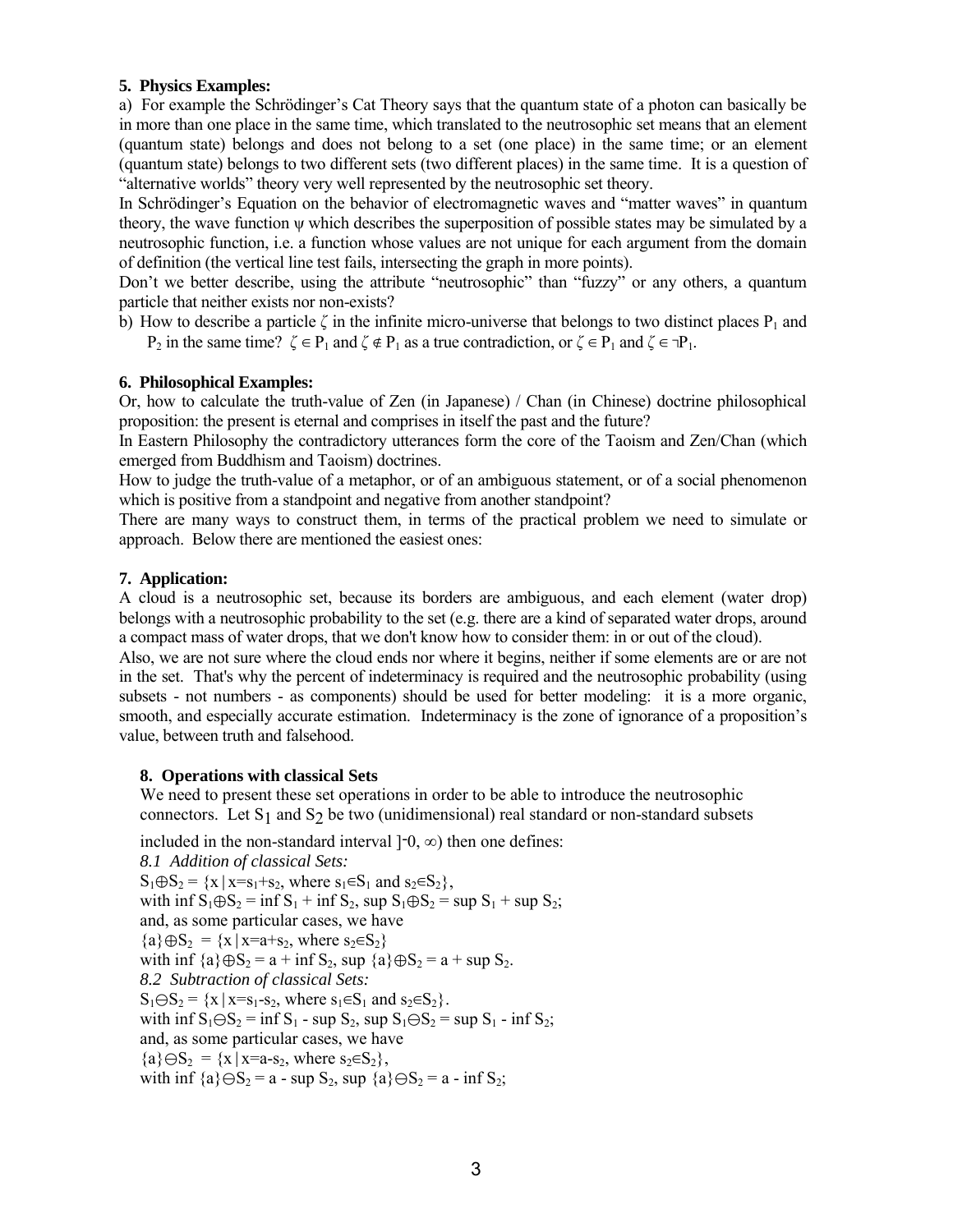also  $\{1^+\}\Theta S_2 = \{x \mid x=1^+ - s_2, \text{ where } s_2 \in S_2\},\$ with  $\inf \{1^+\}\Theta S_2 = 1^+$  - sup  $S_2$ , sup  $\{1^+\}\Theta S_2 = 100$  -  $\inf S_2$ . *8.3 Multiplication of classical Sets:*   $S_1 \text{OS}_2 = \{x \mid x = s_1 \cdot s_2, \text{ where } s_1 \in S_1 \text{ and } s_2 \in S_2\}.$ with inf  $S_1 \text{OS}_2 = \inf S_1 \cdot \inf S_2$ , sup  $S_1 \text{OS}_2 = \sup S_1 \cdot \sup S_2$ ; and, as some particular cases, we have  ${a}$   $\odot$  S<sub>2</sub> = {x | x=a·s<sub>2</sub>, where s<sub>2</sub> \emptys<sub>2</sub>}, with inf  $\{a\} \odot S_2 = a * \inf S_2$ , sup  $\{a\} \odot S_2 = a \cdot \sup S_2$ ; also  $\{1^+\}\odot S_2 = \{x \mid x=1 \cdot s_2, \text{ where } s_2 \in S_2\},\$ with inf  $\{1^+\} \text{OS}_2 = 1^+ \cdot \inf \text{S}_2$ , sup  $\{1^+\} \text{OS}_2 = 1^+ \cdot \sup \text{S}_2$ . *8.4 Division of a classical Set by a Number:*  Let  $k \in \mathbb{R}^*$ , then  $S_1 \oslash k = \{x \mid x = s_1/k\}$ , where  $s_1 \in S_1$ .

### **9. Neutrosophic Set Operations:**

One notes, with respect to the sets A and B over the universe U,

 $x = x(T_1, I_1, F_1) \in A$  and  $x = x(T_2, I_2, F_2) \in B$ , by mentioning x's *neutrosophic membership*, *indeterminacy, and non-membership respectively appurtenance*.

And, similarly,  $y = y(T, I', F') \in B$ .

If, after calculations, in the below operations one obtains values  $< 0$  or  $> 1$ , then one replaces them with  $\overline{0}$  or  $1^+$  respectively.

### **9.1. Complement of A:**

If  $x(T_1, I_1, F_1) \in A$ , then  $x({1}^{+})\Theta T_1, {1}^{+}\Theta I_1, {1}^{+}\Theta F_1) \in C(A)$ .

# **9.2. Intersection:**

If  $x(T_1, I_1, F_1) \in A$ ,  $x(T_2, I_2, F_2) \in B$ , then x( $T_1 \odot T_2$ ,  $I_1 \odot I_2$ ,  $F_1 \odot F_2$ )  $\in A \cap B$ .

#### **9.3. Union:**

If  $x(T_1, I_1, F_1) \in A$ ,  $x(T_2, I_2, F_2) \in B$ , then  $x(T_1 \oplus T_2 \ominus T_1 \odot T_2, I_1 \oplus I_2 \ominus I_1 \odot I_2, F_1 \oplus F_2 \ominus F_1 \odot F_2) \in A \cup B$ . **9.4. Difference:**  If  $x(T_1, I_1, F_1) \in A$ ,  $x(T_2, I_2, F_2) \in B$ ,

then  $x(T_1 \ominus T_1 \odot T_2, I_1 \ominus I_1 \odot I_2, F_1 \ominus F_1 \odot F_2) \in A \setminus B$ ,

# because  $A \setminus B = A \cap C(B)$ .

# **9.5. Cartesian Product:**

If  $x(T_1, I_1, F_1) \in A$ ,  $y(T, I', F') \in B$ , then  $(x(T_1, I_1, F_1), y(T', I', F')) \in A \times B$ .

#### **9.6. M is a subset of N**:

If  $x(T_1, I_1, F_1) \in M \implies x(T_2, I_2, F_2) \in N$ ,

where inf  $T_1 \le \inf T_2$ , sup  $T_1 \le \sup T_2$ , and inf  $F_1 \ge \inf F_2$ , sup  $F_1 \ge \sup F_2$ .

# **9.7. Neutrosophic n-ary Relation:**

Let  $A_1, A_2, ..., A_n$  be arbitrary non-empty sets.

A Neutrosophic n-ary Relation *R* on  $A_1 \times A_2 \times ... \times A_n$  is defined as a subset of the Cartesian product  $A_1 \times A_2 \times ... \times A_n$ , such that for each ordered n-tuple  $(x_1, x_2, ..., x_n)(T, I, F)$ , T represents the degree of validity, I the degree of indeterminacy, and F the degree of non-validity respectively of the relation *R*. It is related to the definitions for the *Intuitionistic Fuzzy Relation* independently given by Atanassov (1984, 1989), Toader Buhaescu (1989), Darinka Stoyanova (1993), Humberto Bustince Sola and P. Burillo Lopez (1992-1995).

### **10. Generalizations and Comments:**

From the intuitionistic logic, paraconsistent logic, dialetheism, faillibilism, paradoxes, pseudoparadoxes, and tautologies we transfer the "adjectives" to the sets, i.e. to intuitionistic set (set incompletely known), paraconsistent set, dialetheist set, faillibilist set (each element has a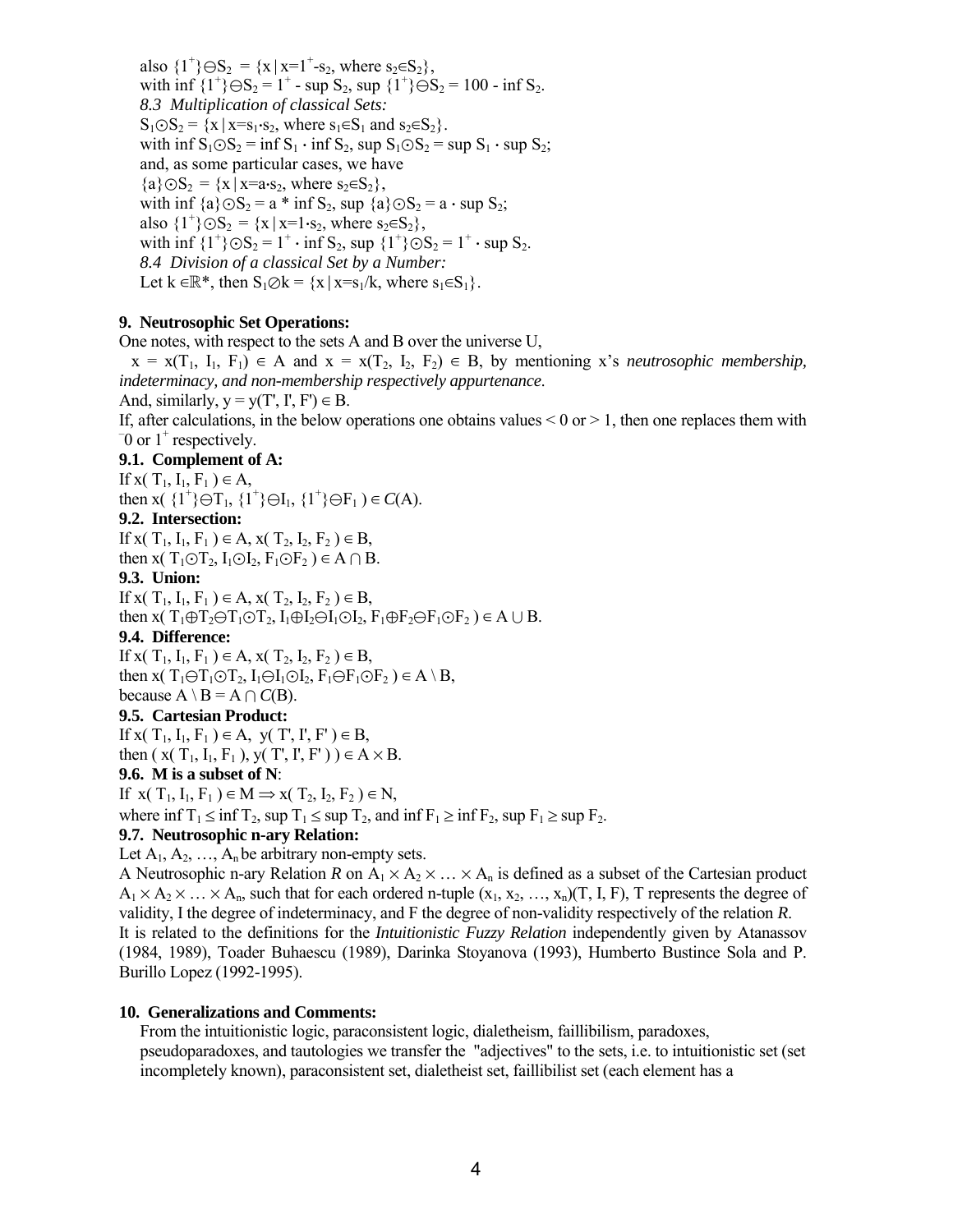percenatge of indeterminacy), paradoxist set (an element may belong and may not belong in the same time to the set), pseudoparadoxist set, and tautologic set respectively.

Hence, the neutrosophic set generalizes:

- the *intuitionistic set*, which supports incomplete set theories (for  $0 \le n \le 1$  and  $i = 0, 0 \le t, i, f \le 1$ ) and incomplete known elements belonging to a set;
- the *fuzzy set* (for  $n = 1$  and  $i = 0$ , and  $0 \le t$ , i,  $f \le 1$ );
- the *intuitionistic fuzzy set* (for  $t+i+f=1$  and  $0 \le i \le 1$ );
- the *classical set* (for  $n = 1$  and  $i = 0$ , with t, f either 0 or 1);
- the *paraconsistent set* (for  $n > 1$  and  $i = 0$ , with both t,  $f < 1$ );

there is at least one element  $x(T, I, F)$  of a paraconsistent set M which belongs at the same time to M and to its complement set C(M);

- the *faillibilist set*  $(i > 0)$ ;

- the *dialethist set*, which says that the intersection of some disjoint sets is not empty (for  $t = f =$ 1 and  $i = 0$ ; some paradoxist sets can be denoted this way too);

every element  $x(T,I,F)$  of a dialethist set M belongs at the same time to M and to its complement set  $C(M)$ ;

- the *paradoxist set*, each element has a part of indeterminacy if it is or not in the set  $(i > 1)$ ;
- the *pseudoparadoxist set*  $(0 \le i \le 1, t + f \ge 1)$ ;
- the *tautological set*  $(i < 0)$ .
- Compared with all other types of sets, in the neutrosophic set each element has three components which are subsets (not numbers as in fuzzy set) and considers a subset, similarly to intuitionistic fuzzy set, of "indeterminacy" - due to unexpected parameters hidden in some sets, and let the superior limits of the components to even boil *over 1* (overflooded) and the inferior limits of the components to even freeze *under 0* (underdried).
- For example: an element in some tautological sets may have  $t > 1$ , called "overincluded". Similarly, an element in a set may be "overindeterminate" (for  $i > 1$ , in some paradoxist sets), "overexcluded" (for  $f > 1$ , in some unconditionally false appurtenances); or "undertrue" (for  $t < 0$ , in some unconditionally false appurtenances), "underindeterminate" (for  $i < 0$ , in some unconditionally true or false appurtenances), "underfalse" (for  $f < 0$ , in some unconditionally true appurtenances).
- This is because we should make a distinction between unconditionally true (t > 1, and  $f < 0$  or  $i < 0$ ) and conditionally true appurtenances ( $t \le 1$ , and  $f \le 1$  or  $i \le 1$ ).

In a *rough set* RS, an element on its boundary-line cannot be classified neither as a member of RS nor of its complement with certainty. In the neutrosophic set a such element may be characterized by  $x(T, \theta)$ I, F), with corresponding set-values for T, I,  $F \subseteq ]0, 1^+[$ .

Compared to *Belnap's quadruplet logic*, NS and NL do not use restrictions among the components – and that's why the NS/NL have a more general form, while the middle component in NS and NL (the indeterminacy) can be split into more subcomponents if necessarily in various applications.

#### **11. Differences between Neutrosophic Set (NS) and Intuitionistic Fuzzy Set (IFS).**

 a) Neutrosophic Set can distinguish between *absolute membership* (i.e. membership in all possible worlds; we have extended Leibniz's absolute truth to absolute membership) and *relative membership* (membership in at least one world but not in all), because NS(absolute membership element)= $1^+$  while NS(relative membership element)=1. This has application in philosophy (see the neutrosophy). That's why the unitary standard interval [0, 1] used in IFS has been extended to the unitary non-standard interval  $]$ <sup>-0</sup>,  $1$ <sup>+</sup> $[$  in NS.

Similar distinctions for *absolute or relative non-membership*, and *absolute or relative indeterminant appurtenance* are allowed in NS.

b) In NS there is no restriction on T, I, F other than they are subsets of  $]0, 1^{\dagger}$ , thus:  $0 \le \inf T +$  $\inf I + \inf F \leq \sup T + \sup I + \sup F \leq 3^+$ .

The inequalities (2.1) and (2.4) of IFS are relaxed in NS.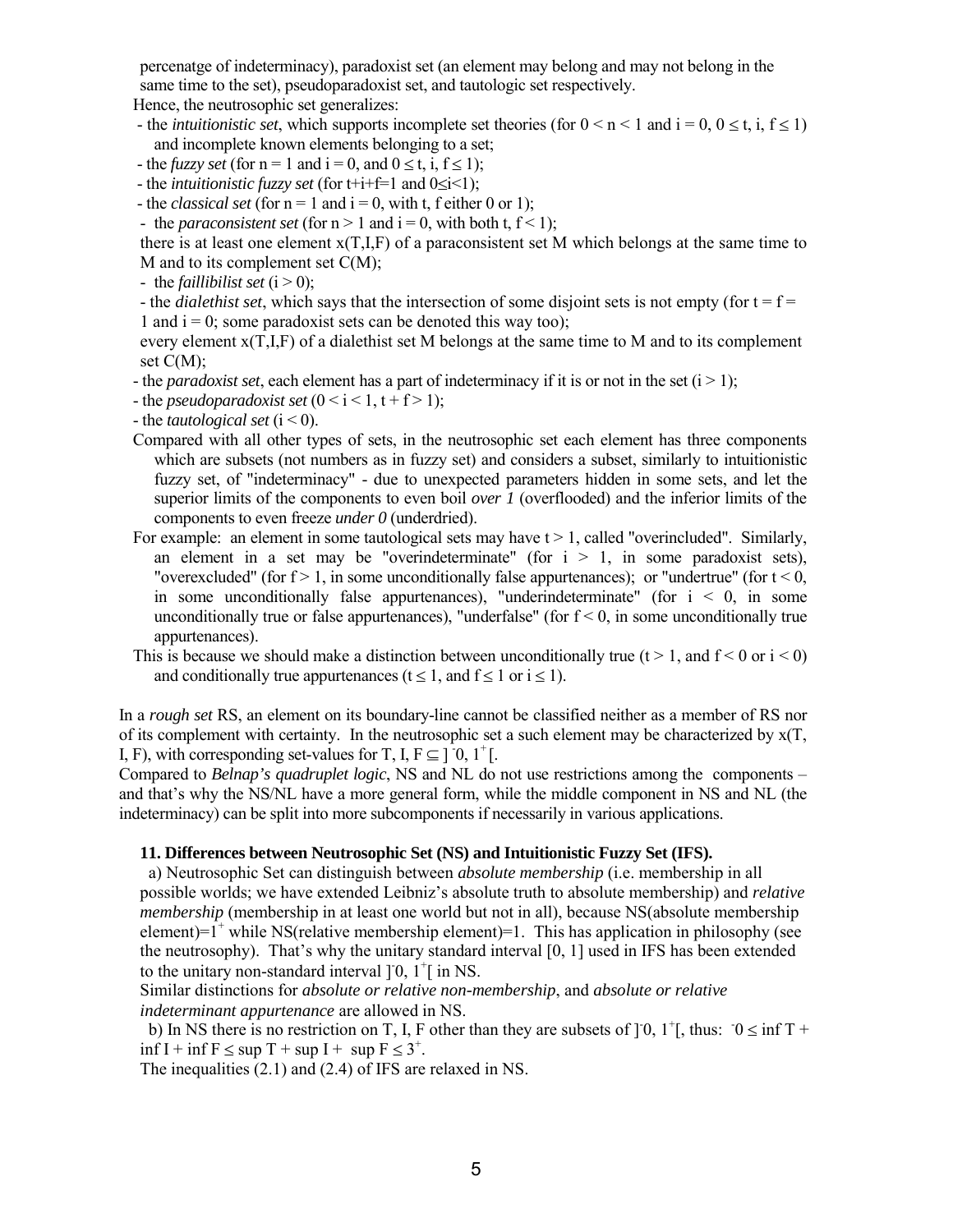This non-restriction allows paraconsistent, dialetheist, and incomplete information to be characterized in NS {i.e. the sum of all three components if they are defined as points, or sum of superior limits of all three components if they are defined as subsets can be  $>1$  (for paraconsistent information coming from different sources), or  $\lt 1$  for incomplete information}, while that information cannot be described in IFS because in IFS the components T

(membership), I (indeterminacy), F (non-membership) are restricted either to t+i+f=1 or to  $t^2 + f^2$  $\leq$  1, if T, I, F are all reduced to the points t, i, f respectively, or to sup T + sup I + sup F = 1 if T, I, F are subsets of [0, 1]. Of course, there are cases when paraconsistent and incomplete informations can be normalized to 1, but this procedure is not always suitable. This most important distinction between IFS and NS is showed in the below **Neutrosophic Cube** A'B'C'D'E'F'G'H' introduced by J. Dezert in 2002.

Because in technical applications only the classical interval  $[0,1]$  is used as range for the neutrosophic parameters  $t, i, f$ , we call the cube *ABCDEDGH* the **technical neutrosophic cube** and its extension  $A'B'C'D'E'D'G'H'$  the **neutrosophic cube** (or **absolute neutrosophic cube**), used in the fields where we need to differentiate between *absolute* and *relative* (as in philosophy) notions.

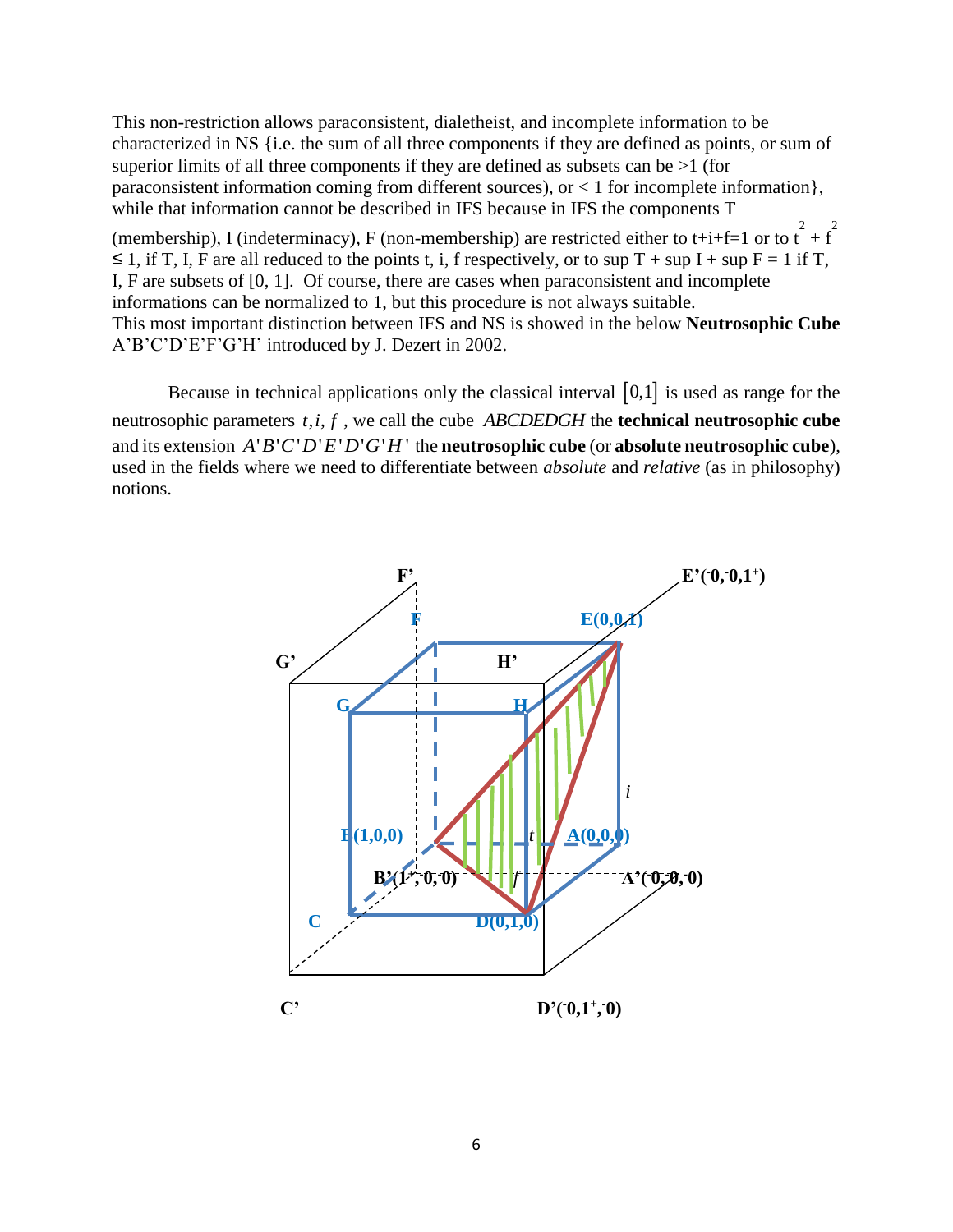Let's consider a 3D Cartesian system of coordinates, where t is the truth axis with value range in  $\left[ \begin{array}{c} -0.1 \end{array} \right]$  *f* is the false axis with value range in  $\left[ \begin{array}{c} -0.1 \end{array} \right]$  and similarly *i* is the indeterminate axis with value range in  $\overline{\phantom{a}}$   $\overline{\phantom{a}}$   $\overline{\phantom{a}}$  .

We now divide the technical neutrosophic cube *ABCDEDGH* into three disjoint regions:

1) The equilateral triangle *BDE*, whose sides are equal to  $\sqrt{2}$ , which represents the geometrical locus of the points whose sum of the coordinates is 1.

If a point Q is situated on the sides of the triangle *BDE* or inside of it, then  $t_0 + t_0 + f_0 = 1$  as in Atanassov-intuitionistic fuzzy set  $(A - IFS)$ .

- 2) The pyramid *EABD* {situated in the right side of the  $\triangle EBD$ , including its faces  $\triangle ABD$ (base),  $\triangle EBA$ , and  $\triangle EDA$  (lateral faces), but excluding its face  $\triangle BDE$  } is the locus of the points whose sum of coordinates is less than 1.
- If  $P \in EABD$  then  $t_p + i_p + f_p < 1$  as in intuitionistic set (with incomplete information).
	- 3) In the left side of  $\triangle BDE$  in the cube there is the solid *EFGCDEBD* (excluding  $\triangle BDE$ ) which is the locus of points whose sum of their coordinates is greater than 1 as in the paraconsistent set.

If a point  $R \in EFGCDEBD$ , then  $t_R + t_R + f_R > 1$ .

It is possible to get the **sum of coordinates strictly less than 1 or strictly greater than 1**. For example:

- We have a source which is capable to find only the degree of membership of an element; but it is unable to find the degree of non-membership;
- Another source which is capable to find only the degree of non-membership of an element;
- Or a source which only computes the indeterminacy.

Thus, when we put the results together of these sources, it is possible that their sum is not 1, but smaller or greater.

Also, in information fusion, when dealing with indeterminate models (i.e. elements of the fusion space which are indeterminate/unknown, such as intersections we don't know if they are empty or not since we don't have enough information, similarly for complements of indeterminate elements, etc.): if we compute the believe in that element (truth), the disbelieve in that element (falsehood), and the indeterminacy part of that element, then the sum of these three components is strictly less than 1 (the difference to 1 is the missing information).

c) Relation (2.3) from interval-valued intuitionistic fuzzy set is relaxed in NS, i.e. the intervals do not necessarily belong to Int[0,1] but to [0,1], even more general to  $]$  0,  $1^+$ [.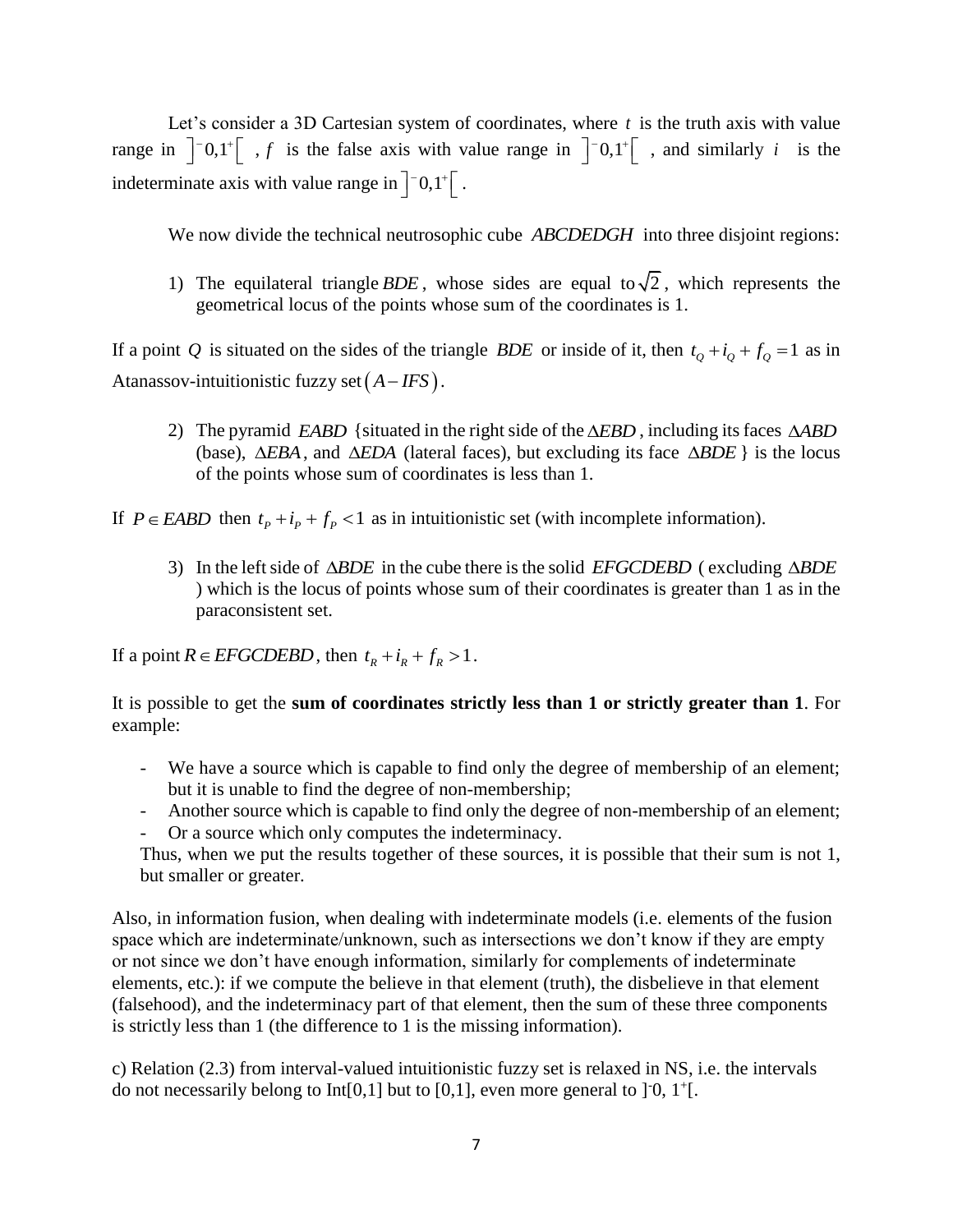d) In NS the components T, I, F can also be *non-standard subsets* included in the unitary nonstandard interval  $\overline{0}0, 1^{\dagger}$ , not only *standard* subsets included in the unitary standard interval [0, 1] as in IFS.

e) NS, like dialetheism, can describe **paradoxist elements**, NS(paradoxist element) = (1, I, 1), while IFL cannot describe a paradox because the sum of components should be 1 in IFS.

f) The connectors in IFS are defined with respect to T and F only, i.e. membership and nonmembership only (hence the Indeterminacy is what's left from 1), while in NS they can be defined with respect to any of them (no restriction).

g) Component "I", indeterminacy, can be split into more subcomponents in order to better catch the vague information we work with, and such, for example, one can get more accurate answers to the *Question-Answering Systems* initiated by Zadeh (2003).

{In Belnap's four-valued logic (1977) indeterminacy is split into Uncertainty (U) and Contradiction (C), but they were interrelated.}

Even more, one can split "I" into Contradiction, Uncertainty, and Unknown, and we get a fivevalued logic.

In a general Refined Neutrosophic Logic, T can be split into subcomponents  $T_1, T_2, ..., T_p$ , and I into  $I_1, I_2, \ldots, I_r$ , and F into  $F_1, F_2, \ldots, F_s$ , where p, r, s  $\geq 1$  and p + r + s = n  $\geq 3$ . Even more: T, I, and/or F (or any of their subcomponents  $T_i$ ,  $I_k$ , and/or  $F_l$ ) can be countable or uncountable infinite sets.

h) Indeterminacy is independent from membership/truth and non-membership/falsehood in NS/Nl, while in IFS/IFL it is not.

i) NS has a better and clear terminology (name) as "neutrosophic" (which means the neutral part: i.e. neither true/membership nor false/nonmembership), while IFS's name "intuitionistic" produces confusion with Intuitionistic Logic, which is something different (see the article by Didier Dubois et al., 2005).

j) The **Neutrosophic Numbers** have been introduced by W.B. Vasantha Kandasamy and F. Smarandache, which are numbers of the form  $N = a+bI$ , where a, b are real or complex numbers, while "I" is the indeterminacy part of the neutrosophic number N, such that  $I^2 = I$  and  $\alpha I + \beta I =$  $(\alpha+\beta)I$ .

Of course, indeterminacy "I" is different from the imaginary  $i = \sqrt{-1}$ .

In general one has  $I^n = I$  if  $n > 0$ , and is undefined if  $n \le 0$ .

The algebraic structures using neutrosophic numbers gave birth to the **neutrosophic algebraic structures** [see for example "neutrosophic groups", "neutrosophic rings", "neutrosophic vector space", "neutrosophic matrices, bimatrices, …, n-matrices", etc.], introduced by W.B. Vasantha Kandasamy, F. Smarandache et al.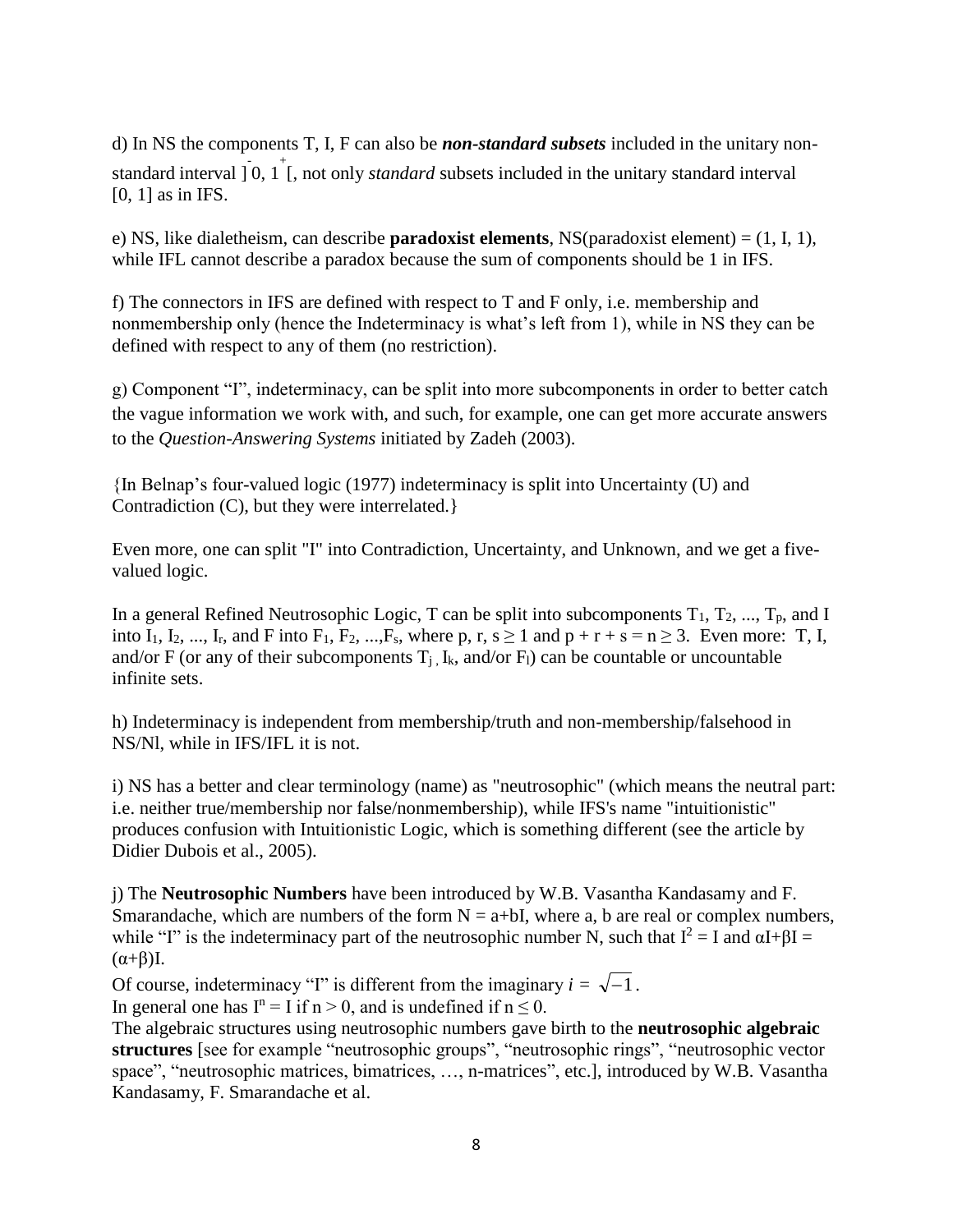Example of Neutrosophic Matrix:  $\overline{\phantom{a}}$  $\overline{\phantom{a}}$  $\overline{\phantom{a}}$ J  $\overline{\phantom{a}}$  $\mathbf{r}$ L L L L  $-1+$  $+1 1+4I$  6 5I  $0 \t 1/3 \t I$ 1  $2+I$   $-5$ .

Example of Neutrosophic Ring: ({a+bI, with a, b  $\in$  R}, +, ·), where of course (a+bI)+(c+dI) =  $(a+c)+(b+d)I$ , and  $(a+bI) \cdot (c+dI) = (ac) + (ad+bc+bd)I$ .

k) Types of neutrosophic graphs (and trees):

k1-k3) Indeterminacy "I" led to the definition of the **neutrosophic graphs** (graphs which have: either at least one indeterminate edge, or at least one indeterminate vertex, or both some indeterminate edge and some indeterminate vertex), and **neutrosophic trees** (trees which have: either at least one indeterminate edge, or at least one indeterminate vertex, or both some indeterminate edge and some indeterminate vertex), which have many applications in social sciences.

As a consequence, the neutrosophic cognitive maps and neutrosophic relational maps are generalizations of fuzzy cognitive maps and respectively fuzzy relational maps (W.B. Vasantha Kandasamy, F. Smarandache et al.).

A Neutrosophic Cognitive Map is a neutrosophic directed graph with concepts like policies, events etc. as vertices, and causalities or indeterminates as edges. It represents the causal relationship between concepts.

An edge is said indeterminate if we don't know if it is any relationship between the vertices it connects, or for a directed graph we don't know if it is a directly or inversely proportional relationship.

A vertex is indeterminate if we don't know what kind of vertex it is since we have incomplete information.

Example of Neutrosophic Graph (edges  $V_1V_3$ ,  $V_1V_5$ ,  $V_2V_3$  are indeterminate and they are drawn as dotted):



and its neutrosophic adjacency matrix is: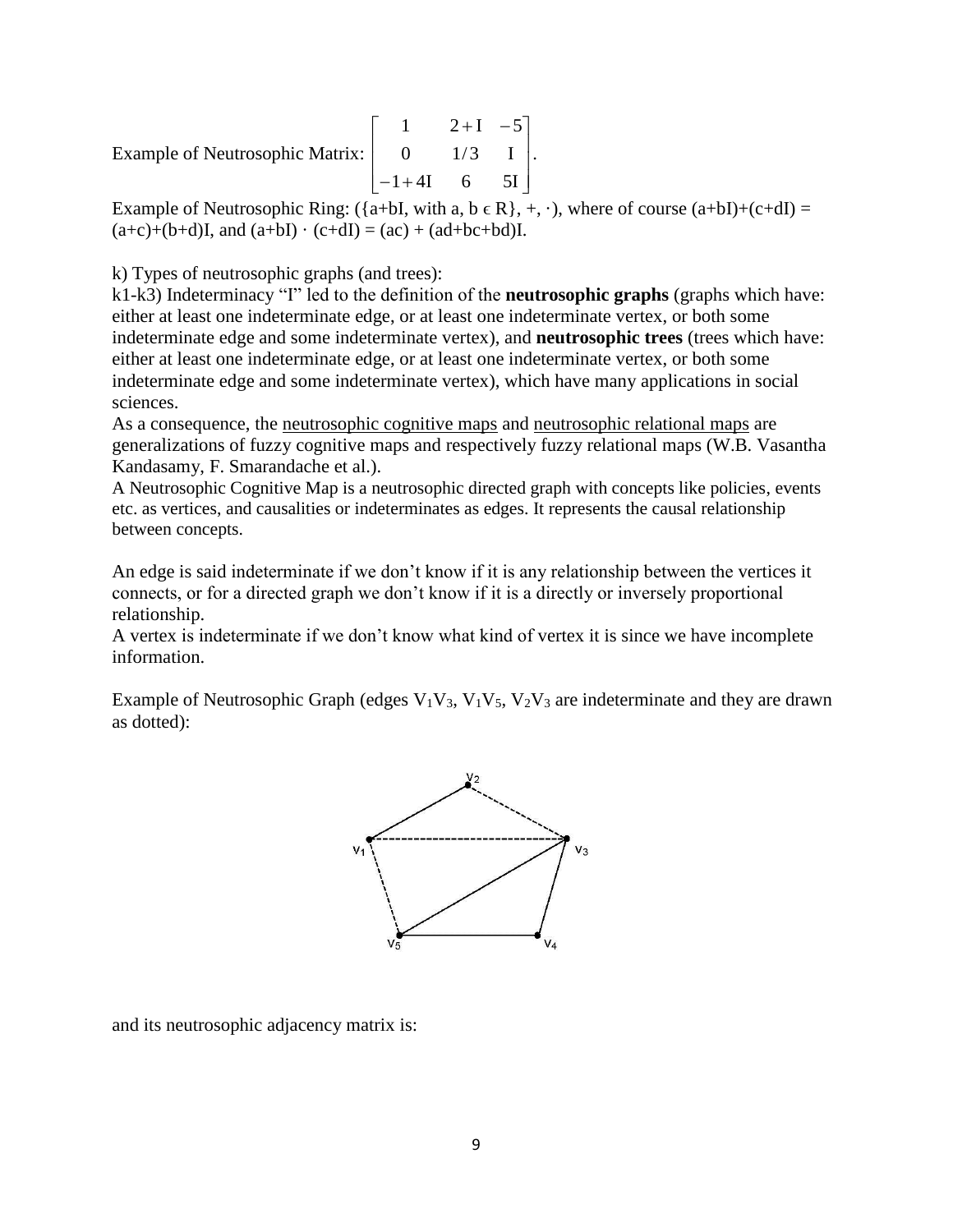|                                                                                     |                |   | 0              | $\begin{bmatrix} 1 \\ 0 \end{bmatrix}$ |
|-------------------------------------------------------------------------------------|----------------|---|----------------|----------------------------------------|
|                                                                                     | $\theta$       |   | $\overline{0}$ |                                        |
| $\begin{bmatrix} 0 \ 1 \ 1 \end{bmatrix}$ $\begin{bmatrix} 0 \ 0 \ 1 \end{bmatrix}$ |                | 0 |                | $\begin{matrix} 1 \end{matrix}$        |
|                                                                                     | $\overline{0}$ |   | $\overline{0}$ | $\begin{matrix} 1 \ 0 \end{matrix}$    |
|                                                                                     | 0              |   |                |                                        |

The edges mean:  $0 = no$  connection between vertices,  $1 =$  connection between vertices,  $I =$ indeterminate connection (not known if it is, or if it is not).

Such notions are not used in the fuzzy theory.

Example of Neutrosophic Cognitive Map (NCM), which is a generalization of the Fuzzy Cognitive Maps.

Let's have the following vertices:

- C1 Child Labor
- C2 Political Leaders
- C3 Good Teachers
- C4 Poverty
- C5 Industrialists
- C6 Public practicing/encouraging Child Labor
- C7 Good Non-Governmental Organizations (NGOs)



The corresponding neutrosophic adjacency matrix related to this neutrosophic cognitive map is: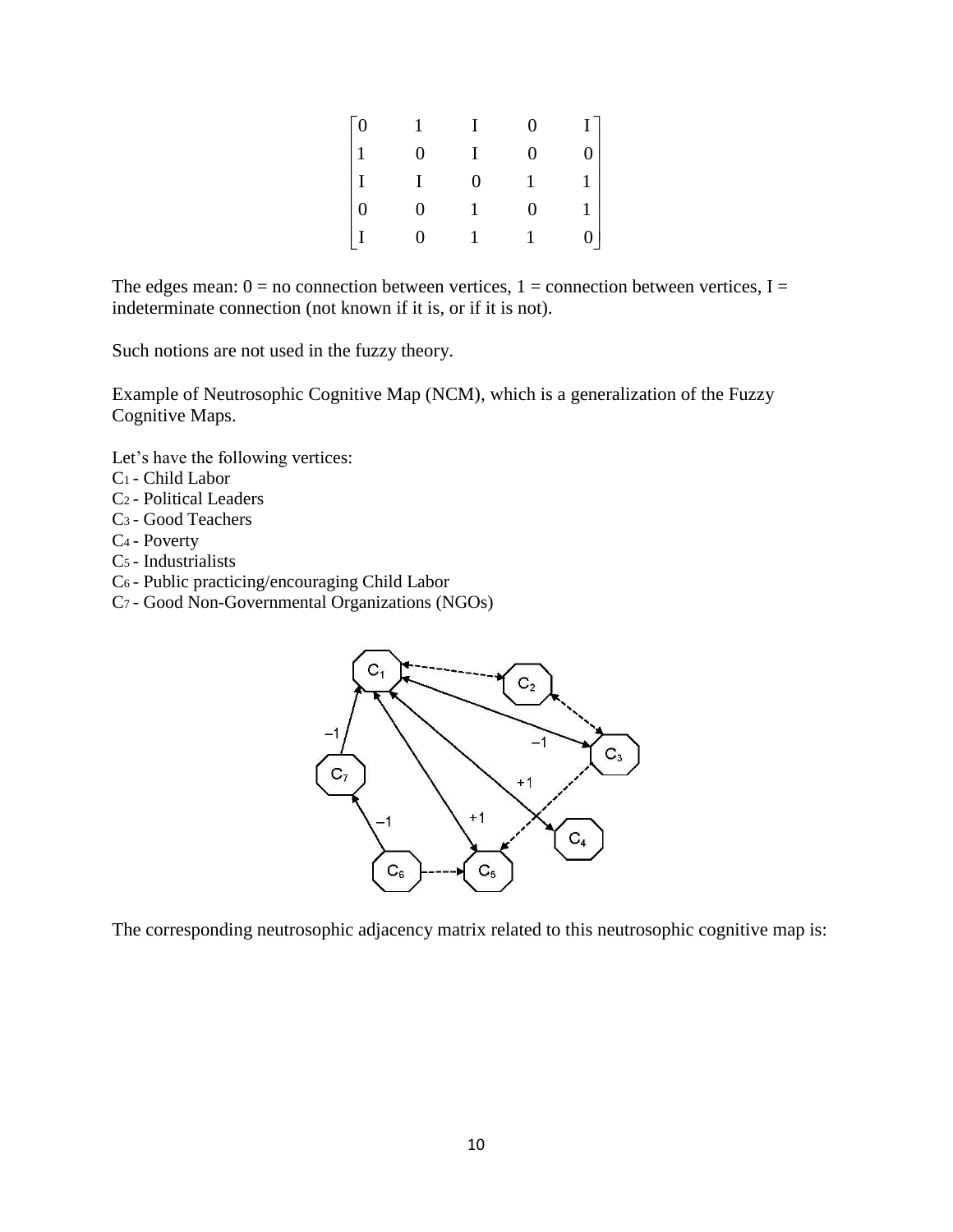|  | $\begin{bmatrix} 0 & I & -1 & 1 & 1 & 0 & 0 \ I & 0 & I & 0 & 0 & 0 \ -1 & I & 0 & 0 & I & 0 & 0 \end{bmatrix}$ |                |                  |
|--|-----------------------------------------------------------------------------------------------------------------|----------------|------------------|
|  | $\begin{array}{cccccccc} 1 & 0 & 0 & 0 & 0 & 0 & 0 \\ 1 & 0 & 0 & 0 & 0 & 0 & 0 \\ \end{array}$                 |                |                  |
|  |                                                                                                                 |                |                  |
|  |                                                                                                                 |                | $0$ $I$ $0$ $-1$ |
|  |                                                                                                                 | 0 <sup>1</sup> | $0 \quad 0$      |

The edges mean:  $0 = no$  connection between vertices,  $1 =$  directly proportional connection,  $-1 =$ inversely proportionally connection, and  $I =$  indeterminate connection (not knowing what kind of relationship is between the vertices that the edge connects).

K4) Another type of neutrosophic graphs (and trees):

An edge of a graph, let's say from A to B (i.e. how A influences B),

may have a neutrosophic value (t, i, f),

where t means the positive influence of A on B,

i means the indeterminate influence of A on B,

and f means the negative influence of A on B.

Then, if we have, let's say: A- $\geq$ B- $\geq$ C such that A- $\geq$ B has the neutrosophic value (t<sub>1</sub>, i<sub>1</sub>, f<sub>1</sub>) and B- $\geq$ C has the neutrosophic value (t<sub>2</sub>, i<sub>2</sub>, f<sub>2</sub>), then A- $\geq$ C has the neutrosophic value  $(t_1, i_1, f_1) \wedge (t_2, i_2, f_2)$ , where  $\wedge$  is the AND neutrosophic operator.

K5) Also, again a different type of graph: we can consider a vertex A as: T% belonging/membership to the graph, I% indeterminate membership to the graph, and F% nonmembership to the graph.

K6) Any of the previous types of graphs (or trees) put together.

l) The neutrosophics introduced (in 1995) the **Neutrosophic Probability** (NP), which is a generalization of the classical and imprecise probabilities [Smarandache (2013)]. NP of an event  $\mathcal{\tilde{E}}$  is the chance that event  $\mathcal{\tilde{E}}$  occurs, the chance that event  $\mathcal{\tilde{E}}$  doesn't occur, and the chance of indeterminacy (not knowing if the event  $\mathcal{E}$  occurs or not).

In classical probability  $n_{\text{sup}} \leq 1$ , while in neutrosophic probability  $n_{\text{sup}} \leq 3^+$ .

In imprecise probability: the probability of an event is a subset  $T$  in [0, 1], not a number p in [0, 1], what's left is supposed to be the opposite, subset F (also from the unit interval [0, 1]); there is no indeterminate subset I in imprecise probability.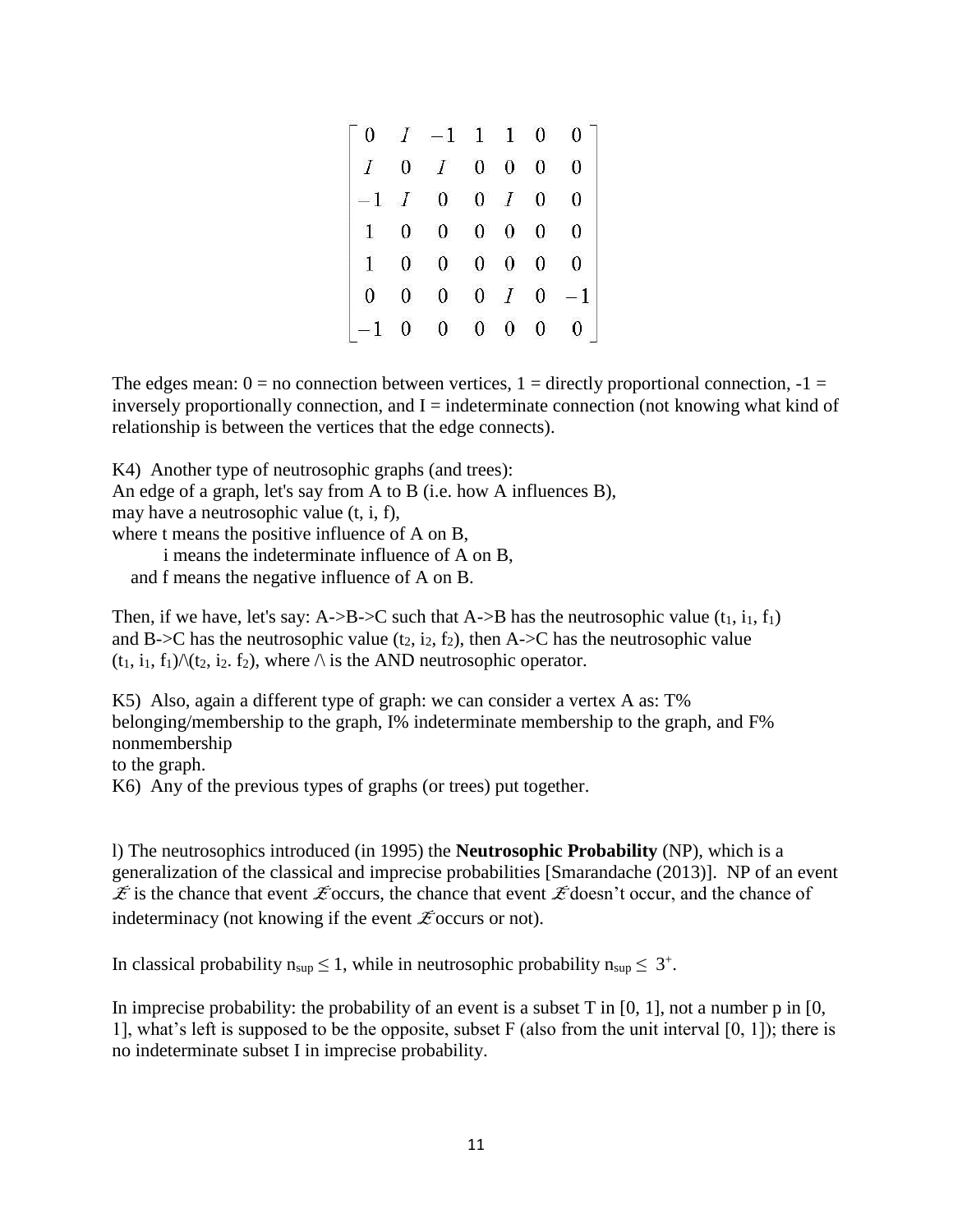In neutrosophic probability one has, besides randomness, indeterminacy due to construction materials and shapes of the probability elements and space.

In consequence, neutrosophic probability deals with two types of variables: random variables and indeterminacy variables, and two types of processes: stochastic process and respectively indeterminate process.

m) And consequently the **Neutrosophic Statistics** [Smarandache (2014)], which is the analysis of the neutrosophic events.

Neutrosophic Statistics means statistical analysis of population or sample that has indeterminate (imprecise, ambiguous, vague, incomplete, unknown) data. For example, the population or sample size might not be exactly determinate because of some individuals that partially belong to the population or sample, and partially they do not belong, or individuals whose appurtenance is completely unknown. Also, there are population or sample individuals whose data could be indeterminate. It is possible to define the neutrosophic statistics in many ways, because there are various types of indeterminacies, depending on the problem to solve.

Neutrosophic statistics deals with neutrosophic numbers, neutrosophic probability distribution, neutrosophic estimation, neutrosophic regression.

The function that models the neutrosophic probability of a random variable x is called *neutrosophic distribution*:  $NP(x) = (T(x), I(x), F(x))$ , where  $T(x)$  represents the probability that value x occurs,  $F(x)$  represents the probability that value x does not occur, and  $I(x)$  represents the indeterminate / unknown probability of value x.

n) Also, **Neutrosophic Measure** and **Neutrosophic Integral** were introduced [Smarandache (2013)].

o) **Neutrosophy** opened a new field in philosophy.

Neutrosophy is a new branch of philosophy that studies the origin, nature, and scope of neutralities, as well as their interactions with different ideational spectra.

This theory considers every notion or idea <A> together with its opposite or negation <Anti-A> and the spectrum of "neutralities" <Neut-A> (i.e. notions or ideas located between the two extremes, supporting neither <A> nor <Anti-A>). The <Neut-A> and <Anti-A> ideas together are referred to as <Non-A>.

According to this theory every idea <A> tends to be neutralized and balanced by <Anti-A> and <Non-A> ideas - as a state of equilibrium.

In a classical way  $\langle A \rangle$ ,  $\langle Neut-A \rangle$ ,  $\langle Anti-A \rangle$  are disjoint two by two.

But, since in many cases the borders between notions are vague, imprecise, Sorites, it is possible that <A>, <Neut-A>, <Anti-A> (and <Non-A> of course) have common parts two by two as well.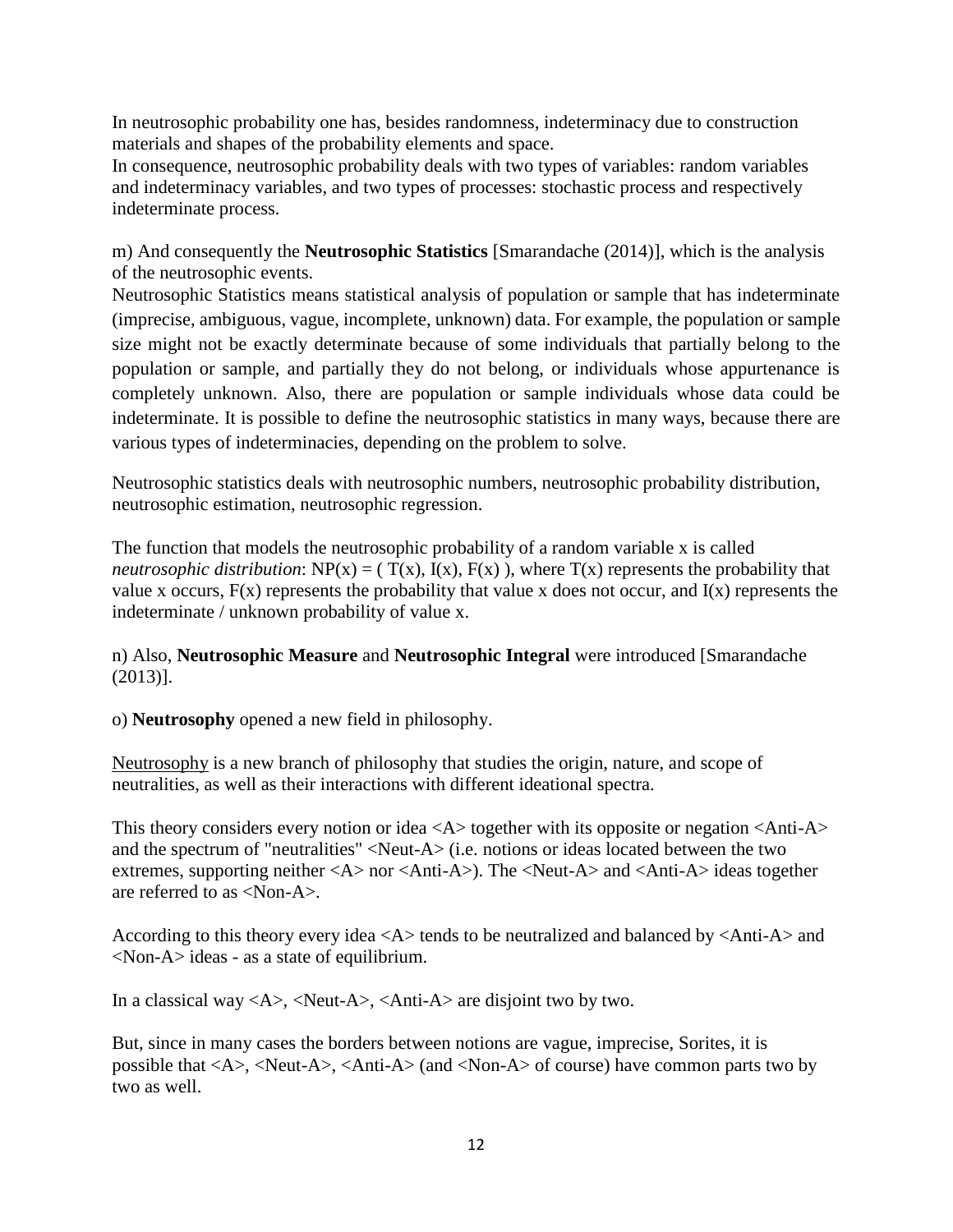Neutrosophy is the base of neutrosophic logic, neutrosophic set, neutrosophic probability and statistics used in engineering applications (especially for software and information fusion), medicine, military, cybernetics, physics.

p) Neutrosophy extended the Lupasco-Nicolescu's Law of Included Middle to the **Law of Included Multiple-Middle** in accordance with the n-valued refined neutrosophic logic.

q) We introduced the *Neutrosophic Triplet Structures*.

A *Neutrosophic Triplet*, is a triplet of the form:

 $(a, neut(a), and anti(a)),$ 

where  $neut(a)$  is the neutral of a, i.e. an element (different from the identity element of the operation \*) such that  $a^*$  neut(a) = neut(a)  $a = a$ ,

while anti(a) is the opposite of a, i.e. an element such that  $a^*$  anti(a) = anti(a)\* $a =$ neut(a). Neutrosophy means not only indeterminacy, but also neutral (i.e. neither true nor false). For example we can have neutrosophic triplet semigroups, neutrosophic triplet loops, etc.

We went further and extended our neutrosophic triplet ( $a$ , neut( $a$ ), anti $(a)$ ) to  $a$ 

# **m-valued refined neutrosophic triplet**,

in a similar way as it was done for  $T_1, T_2, \ldots; T_1, I_2, \ldots; F_1, F_2, \ldots$  (i.e. the refinement of neutrosophic components).

It will work in some cases, depending on the composition law \*. It depends on each \* how many neutrals and anti's there is for each element "a".

We may have an m-tuple with respect to the element "a" in the following way:

( a; neut<sub>1</sub>(a), neut<sub>2</sub>(a), ..., neut<sub>p</sub>(a); anti<sub>1</sub>(a), anti<sub>2</sub>(a), ..., anti<sub>p</sub>(a)),

where  $m = 1+2p$ ,

such that:

- all neut<sub>1</sub>(a), neut<sub>2</sub>(a), ..., neut<sub>p</sub>(a) are distinct two by two, and each one is different from the unitary element with respect to the composition law \*;

- also  $a^*$ neut<sub>1</sub>(a) = neut<sub>1</sub>(a)  $a^*a = a$  $a^*$ neut<sub>2</sub>(a) = neut<sub>2</sub>(a)  $a^*a = a$ ...........................................  $a^*$ neut<sub>p</sub> $(a)$  = neut<sub>p</sub> $(a)^*a$  = a; - and  $a^*$ anti<sub>1</sub>(a) = anti<sub>1</sub>(a)<sup>\*</sup>a = neut<sub>1</sub>(a)  $a^*$ anti<sub>2</sub>(a) = anti<sub>2</sub>(a)  $a^*$  = neut<sub>2</sub>(a)

....................................................  $a^*$ anti<sub>p</sub>(a) = anti<sub>p</sub>(a)<sup>\*</sup>a = neut<sub>p</sub>(a);

- where all anti<sub>1</sub>(a), anti<sub>2</sub>(a), ..., anti<sub>p</sub>(a) are distinct two by two, and in case when there are duplicates, the duplicates are discarded.

# **References on Neutrosophics**

- 1. K. T. Atanassov (1999), Intuitionistic Fuzzy Sets, Physica-Verlag, Heidelberg, N.Y.
- 2. N. Belnap (1977), A Useful Four-Valued Logic, *Modern Uses of Multiple-Valued Logics*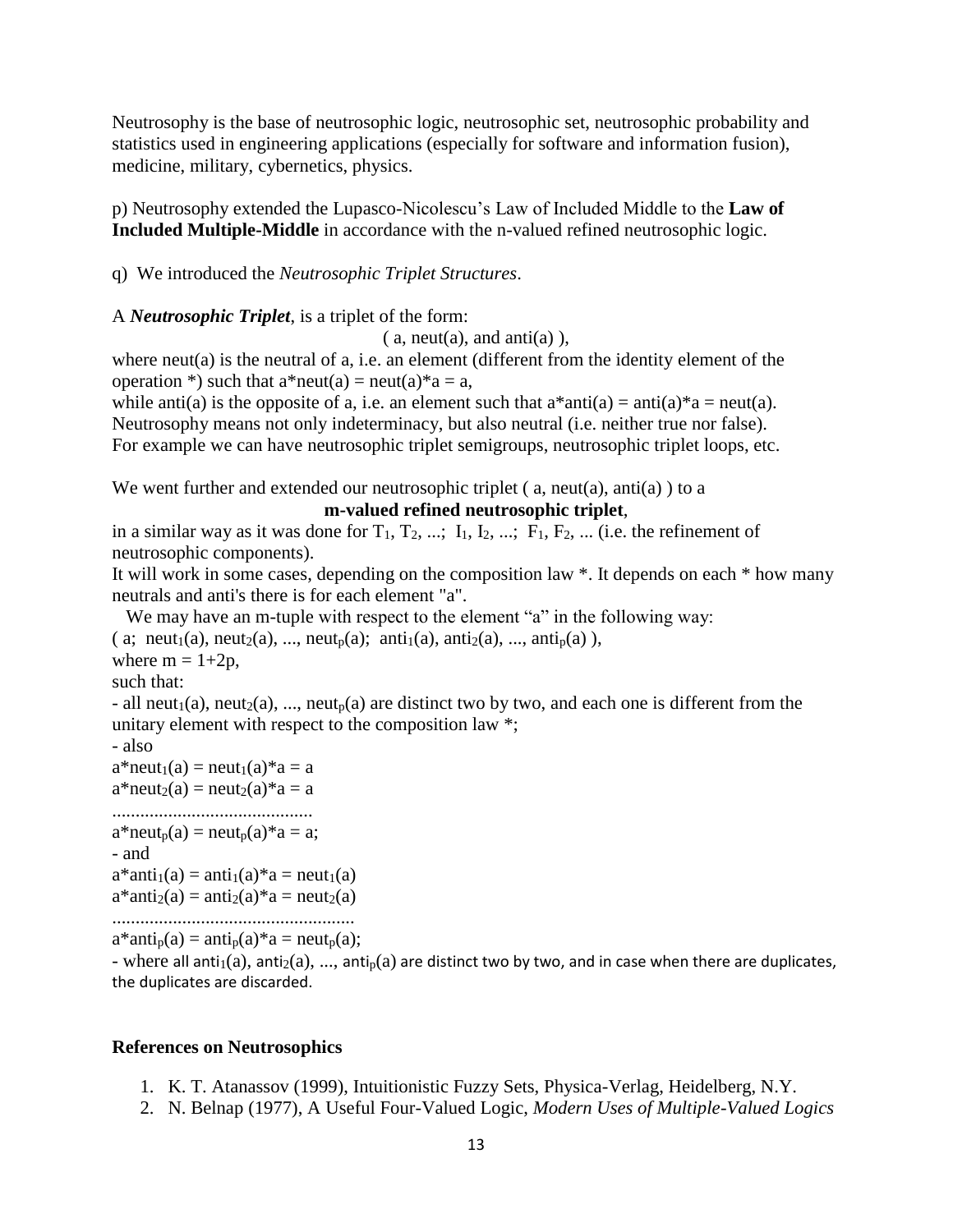(D. Reidel, ed.), 8-37.

- 3. H. Bustince, P. Burillo (1996), Vague Sets are Intiotionistic Fuzzy Sets, *Fuzzy Sets and Systems*, **79**, 403-405.
- 4. C. Cornelis, K. T. Atanassov, E. E. Kerre (2003), Intuitionistic Fuzzy Sets and Interval-Valued Fuzzy Sets: a Critical Comparaison, *Proceedings of the Third Conference of the European Society for Fuzzy Logic and Technology*, EUSFLAT 2003, September 10-12, 2003, Zittau, Germany; University of Applied Sciences at Zittau/Goerlitz, 159-163.
- 5. J. L. Deng (1989), Introduction to Grey System Theory, *J. Grey Systems*, **1**, 1-24. [] G. Deschrijver, E. E. Kerre (2003), On the Relationship between some Extensions of Fuzzy Set Theory, *Fuzzy Sets and Systems*, **133**, 227-235.
- 6. Jean Dezert, *Open Questions to Neutrosophic Inferences,* Multiple-Valued Logic / An International Journal, Vol. 8, No. 3, 439-472, June 2002.
- 7. D. Dubois, S. Gottwald, P. Hajek, H. Prade, *Terminological difficulties in fuzzy set theory – The case of intuitionistic fuzzy sets*, Fuzzy Sets and Systems, 156 (2005), 585-491.
- 8. W. L. Gau, D. J. Buehrer (1993), Vague Sets, *IEEE Trans. Systems Man Cybernet*, **23** (2), 610-614.
- 9. M. Gehrke, C. Walker, E. Walker (1996), Some Comments on Interval-Valued Fuzzy Sets, *Int. Journal of Intelligent Systems*, **11 (10)**, 751-759.
- 10. J. Goguen (1967), L-fuzzy Sets, *J. Math. Anal. Appl.*, **18**, 145-174.
- 11. R. Sambuc (1975), Fonctions Φ-floues. Application l'Aide au Diagnostic en Pathologie Thyroidienne, *Ph. D. Thesis*, Univ. Marseille, France.
- 12. F. Smarandache (2003), Definition of Neutrosophic Logic A Generalization of the Intuitionistic Fuzzy Logic, *Proceedings of the Third Conference of the European Society for Fuzzy Logic and Technology*, EUSFLAT 2003, September 10-12, 2003, Zittau, Germany; University of Applied Sciences at Zittau/Goerlitz, 141-146.
- 13. F. Smarandache (2002a), A Unifying Field in Logics: Neutrosophic Logic, in Multiple-Valued Logic / An International Journal, Vol. 8, No. 3, 385-438, 2002, [www.gallup.unm.edu/~smarandache/eBook-neutrosophics4.pdf.](http://www.gallup.unm.edu/~smarandache/eBook-neutrosophics4.pdf)
- 14. F. Smarandache (2002b), Neutrosophy, A New Branch of Philosophy, in *Multiple-Valued Logic / An International Journal*, Vol. 8, No. 3, 297-384, 2002. This whole issue of this journal is dedicated to Neutrosophy and Neutrosophic Logic.
- 15. F. Smarandache (2002c), editor, Proceedings of the First International Conference on Neutrosophy, Neutrosophic Logic, Neutrosophic Set, Neutrosophic Probability and Statistics, University of New Mexico, Gallup Campus, Xiquan, Phoenix, 147 p., 2002, www.gallup.unm.edu/~smarandache/NeutrosophicProceedings.pdf.
- 16. F. Smarandache (2013), Introduction to Neutrosophic Measure, Neutrosophic Integral and Neutrosophic Probability, Sitech, 2013; [http://fs.gallup.unm.edu/NeutrosophicMeasureIntegralProbability.pdf.](http://fs.gallup.unm.edu/NeutrosophicMeasureIntegralProbability.pdf)
- 17. F. Smarandache (2014), Introduction to Neutrosophic Statistics, Sitech, 2014, [http://fs.gallup.unm.edu/NeutrosophicStatistics.pdf.](http://fs.gallup.unm.edu/NeutrosophicStatistics.pdf)
- 18. Eulalia Szmidt, Janusz Kacprzyk, Distances between fuzzy sets, Fuzzy Sets and Systems, 114 (2000), 505-518.
- 19. P. Walley (1991), Statistical Reasoning with Imprecise Probability, Chapman/Hall.
- 20. L. Zadeh (2003), From Search Engines to Question-Answering Systems The Need For New Tools, Proceedings of the Third Conference of the European Society for Fuzzy